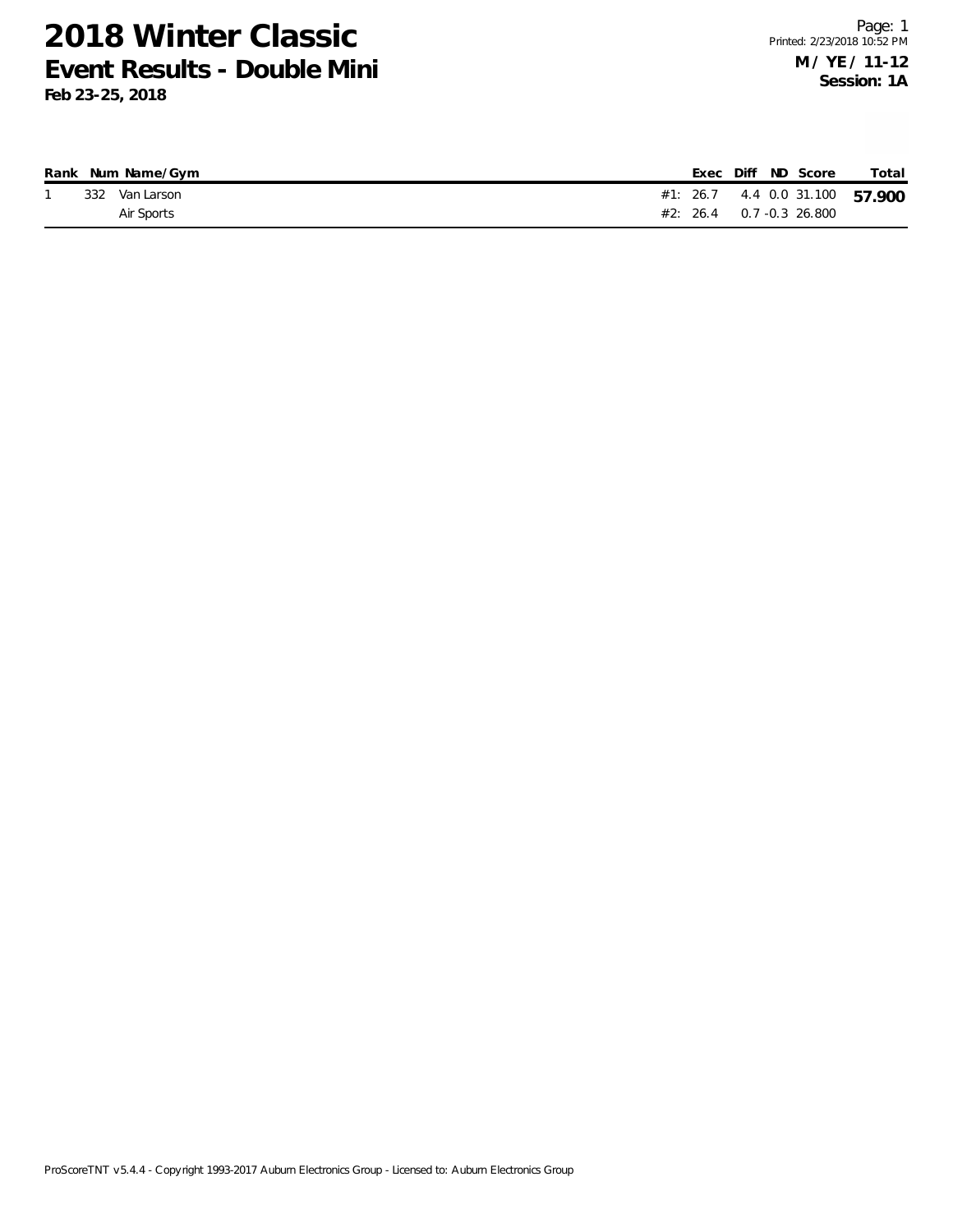| Rank           |     | Num Name/Gym                                           |            | Exec                 | Diff | ND Score                             | Total  |
|----------------|-----|--------------------------------------------------------|------------|----------------------|------|--------------------------------------|--------|
|                | 509 | Changa Anderson<br><b>Silver Stars Gymnastics</b>      | #1:<br>#2: | 27.6<br>27.9         | 6.4  | 0.0 34.000<br>6.0 0.0 33.900         | 67.900 |
| 2              | 502 | Garrett George<br>Merino Trampoline Gymnastics Academy | #1:        | 27.3<br>#2: 28.2     | 4.8  | 5.6 0.0 32.900<br>0.0 33.000         | 65.900 |
| 3              | 397 | <b>Braxton Higgins</b><br>Skywalkers                   | #1:        | 28.2<br>#2: 27.9     | 4.8  | 0.0 33.000<br>4.8 0.0 32.700         | 65.700 |
| $\overline{4}$ | 430 | Tomas Minc<br>Dynamite Gymnastics                      |            | #1: 27.3<br>#2: 27.6 |      | 6.0 0.0 33.300<br>5.6 -0.9 32.300    | 65.600 |
| 5              | 513 | Hunter Moravec<br>Elite Sports Complex Inc.            |            | #1: 27.6<br>#2: 27.0 |      | 5.2 0.0 32.800<br>5.2 0.0 32.200     | 65.000 |
| 6              | 391 | Jayce Percival<br><b>Gymnast Factory</b>               |            | #1: 27.3<br>#2: 27.6 |      | 5.2 0.0 32.500<br>4.8 0.0 32.400     | 64.900 |
| 7              | 465 | Jace Williams<br>North Valley Gymnastics               | #1:        | 27.6<br>#2: 27.6     | 4.8  | $0.0$ 32.400<br>4.8 0.0 32.400       | 64.800 |
| 8              | 463 | Cub Chivington<br>Wasatch T&T                          | #1:<br>#2: | 27.0<br>27.3         |      | $6.0 - 1.5$ 31.500<br>5.6 0.0 32.900 | 64.400 |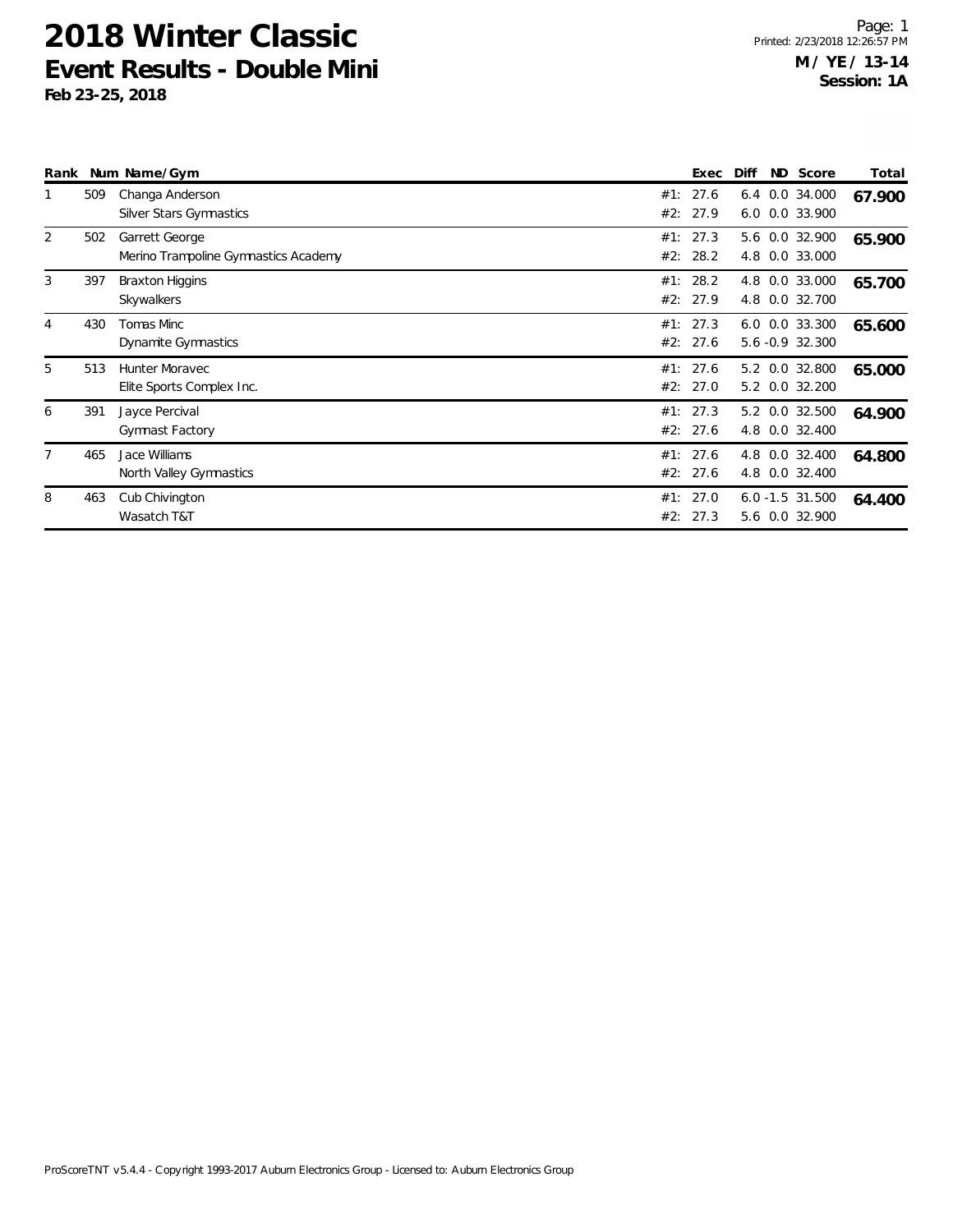| Rank |     | Num Name/Gym                                             | Exec                 | Diff | ND Score                          | Total  |
|------|-----|----------------------------------------------------------|----------------------|------|-----------------------------------|--------|
|      | 436 | Shelby Nobuhara<br>High Altitude                         | #1: 27.6<br>#2: 27.0 |      | 6.8 0.0 34.400<br>4.8 0.0 31.800  | 66.200 |
| 2    | 471 | Krista McNary<br>Victoria Gymagic Inc.                   | #1: 27.6<br>#2: 27.9 |      | 5.2 -0.3 32.500<br>5.2 0.0 33.100 | 65.600 |
| 3    | 445 | Cameran Cooper<br>Tatarus Gymnastics and Tumbling        | #1: 27.0<br>#2: 28.2 |      | 4.4 0.0 31.400<br>4.4 0.0 32.600  | 64.000 |
| 4    | 405 | Josie Bain<br>North Valley Gymnastics                    | #1: 28.2<br>#2: 28.8 |      | 3.5 0.0 31.700<br>3.1 0.0 31.900  | 63.600 |
| 5    | 482 | Caroline Summers<br>Merino Trampoline Gymnastics Academy | #1: 27.9<br>#2: 27.0 |      | 4.8 0.0 32.700<br>2.9 0.0 29.900  | 62.600 |
| 6    | 446 | Aliah Raga<br>Dulles Gymnastics Academy                  | #1: 20.1<br>#2: 27.3 |      | 2.4 0.0 22.500<br>4.4 0.0 31.700  | 54.200 |
|      | 422 | Sophie Stone<br>3T1                                      | #1: 27.0<br>#2: 19.8 |      | 4.8 -1.2 30.600<br>2.4 0.0 22.200 | 52.800 |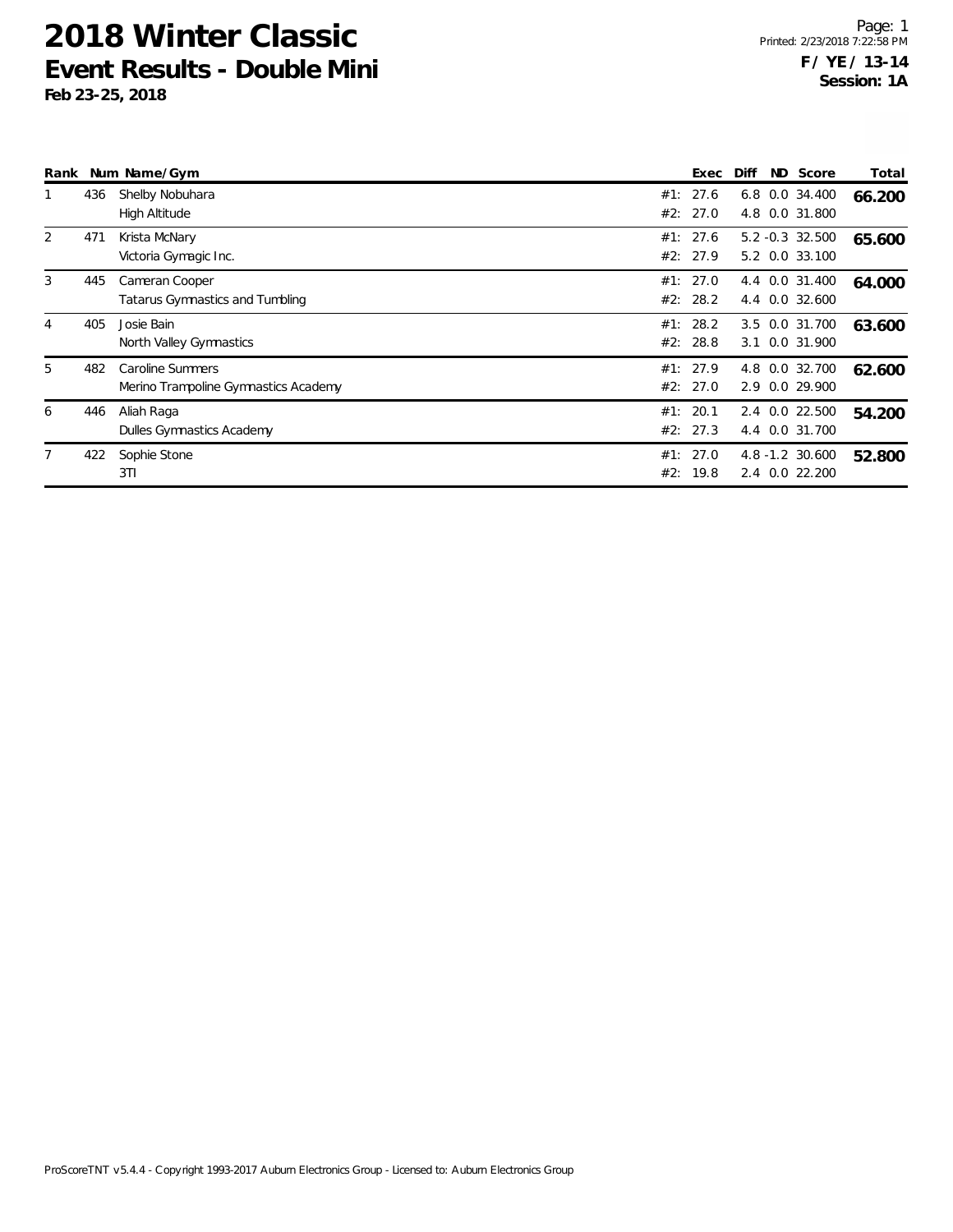|                |     | Rank Num Name/Gym                            |     | Exec                 | Diff | ND Score                              | Total  |
|----------------|-----|----------------------------------------------|-----|----------------------|------|---------------------------------------|--------|
| 1              | 761 | Noah Orr<br>Air Sports                       |     | #1: 27.9<br>#2: 28.5 |      | 7.6 0.0 35.500<br>7.6 0.0 36.100      | 71.600 |
| $\overline{2}$ | 764 | James Lichtenstein<br>5 Star Elite           |     | #1: 27.6<br>#2: 29.1 |      | 7.6 -0.9 34.300<br>7.2 0.0 36.300     | 70.600 |
| 3              | 682 | <b>Bryce Truhlar</b><br>Ultimate Air         |     | #1: 28.2<br>#2: 27.6 |      | 6.8 0.0 35.000<br>$6.4 - 0.3$ 33.700  | 68.700 |
| 4              | 759 | Emilio Lehmer<br>North Valley Gymnastics     |     | #1: 27.3<br>#2: 28.2 |      | 6.0 0.0 33.300<br>5.6 0.0 33.800      | 67.100 |
| 5              | 660 | Simon Smith<br>High Altitude                 |     | #1: 27.9<br>#2: 27.3 |      | 6.8 0.0 34.700<br>$6.4 - 1.5$ 32.200  | 66.900 |
| 6              | 708 | Taro Iovan<br>Airborne Gymnastics and Dance  |     | #1: 27.3<br>#2: 27.6 |      | 5.6 0.0 32.900<br>5.6 -1.5 31.700     | 64.600 |
| $\overline{7}$ | 715 | Keith Eldridge<br><b>Integrity Athletics</b> |     | #1: 27.3<br>#2: 28.5 |      | 4.8 -1.5 30.600<br>4.8 - 0.9 32.400   | 63.000 |
| 8              | 757 | Tate Simmons<br>Amplify Gymnastics           | #2: | #1: 27.6<br>0.0      |      | $6.0 - 0.9$ 32.700<br>$0.0$ _._ 0.000 | 32.700 |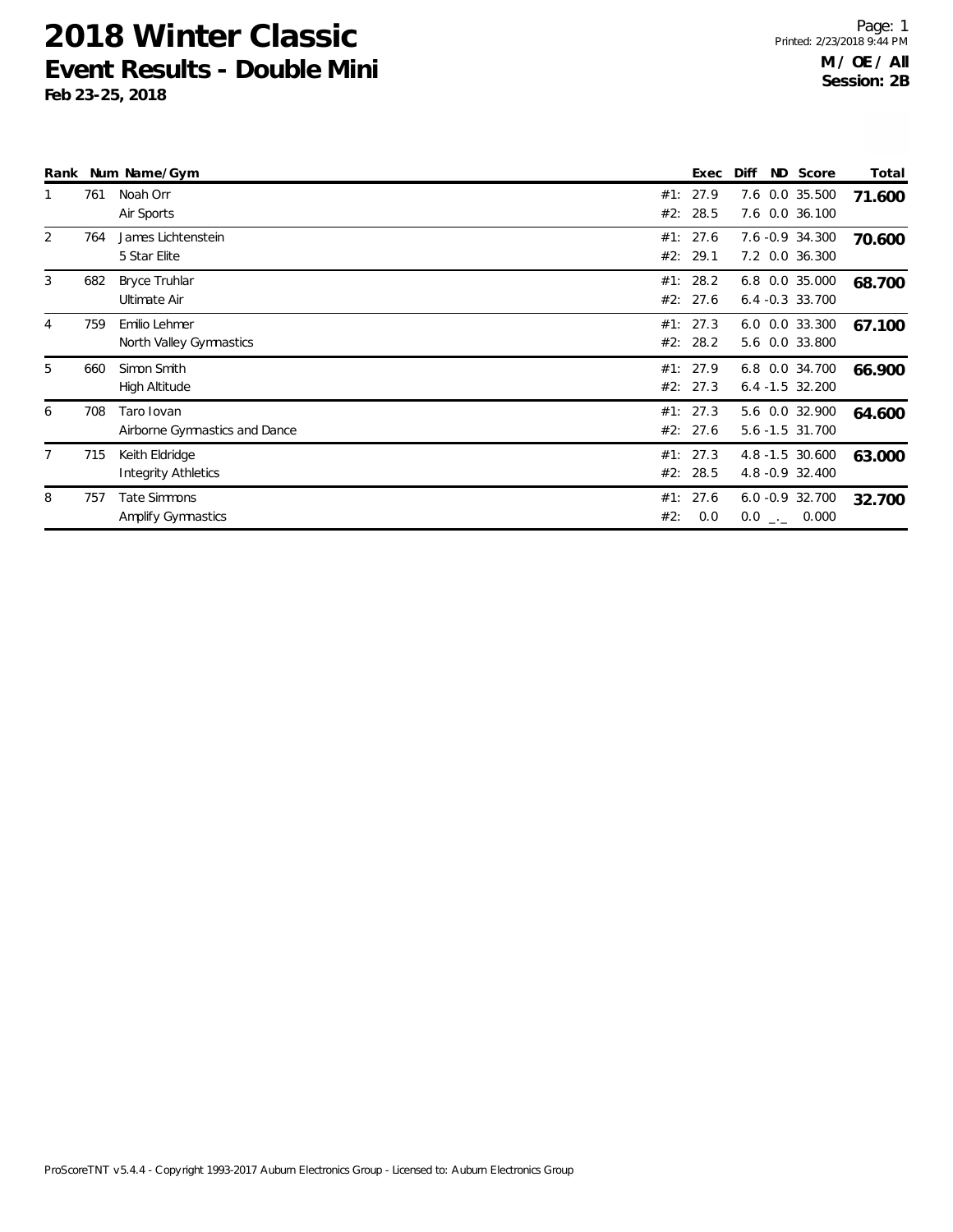| Rank           |     | Num Name/Gym                         | Exec     | Diff            | ND Score | Total  |
|----------------|-----|--------------------------------------|----------|-----------------|----------|--------|
|                | 745 | Ariel Kibler                         | #1: 27.6 | 5.6 0.0 33.200  |          | 66.700 |
|                |     | Phoenix Elite                        | #2: 27.9 | 5.6 0.0 33.500  |          |        |
| 2T             | 695 | Isabel Steinmetz                     | #1: 27.6 | 5.6 -0.9 32.300 |          | 65.200 |
|                |     | <b>Gymnastics Central</b>            | #2: 27.6 | 5.6 -0.3 32.900 |          |        |
| 3T             | 819 | Christian Cagle                      | #1: 27.9 | 5.6 0.0 33.500  |          | 65.200 |
|                |     | All American Gymnastics              | #2: 27.0 | 5.6 -0.9 31.700 |          |        |
| 4 <sub>T</sub> | 685 | Mikaela Hunter                       | #1: 27.6 | 5.2 -0.9 31.900 |          | 65.100 |
|                |     | Team Legacy (Coach Patty Gymnastics) | #2: 28.5 | 5.6 -0.9 33.200 |          |        |
| 5T             | 699 | Haylee Weiss                         | #1: 27.3 | 5.2 -0.3 32.200 |          | 65.100 |
|                |     | Skywalkers                           | #2: 27.3 | 5.6 0.0 32.900  |          |        |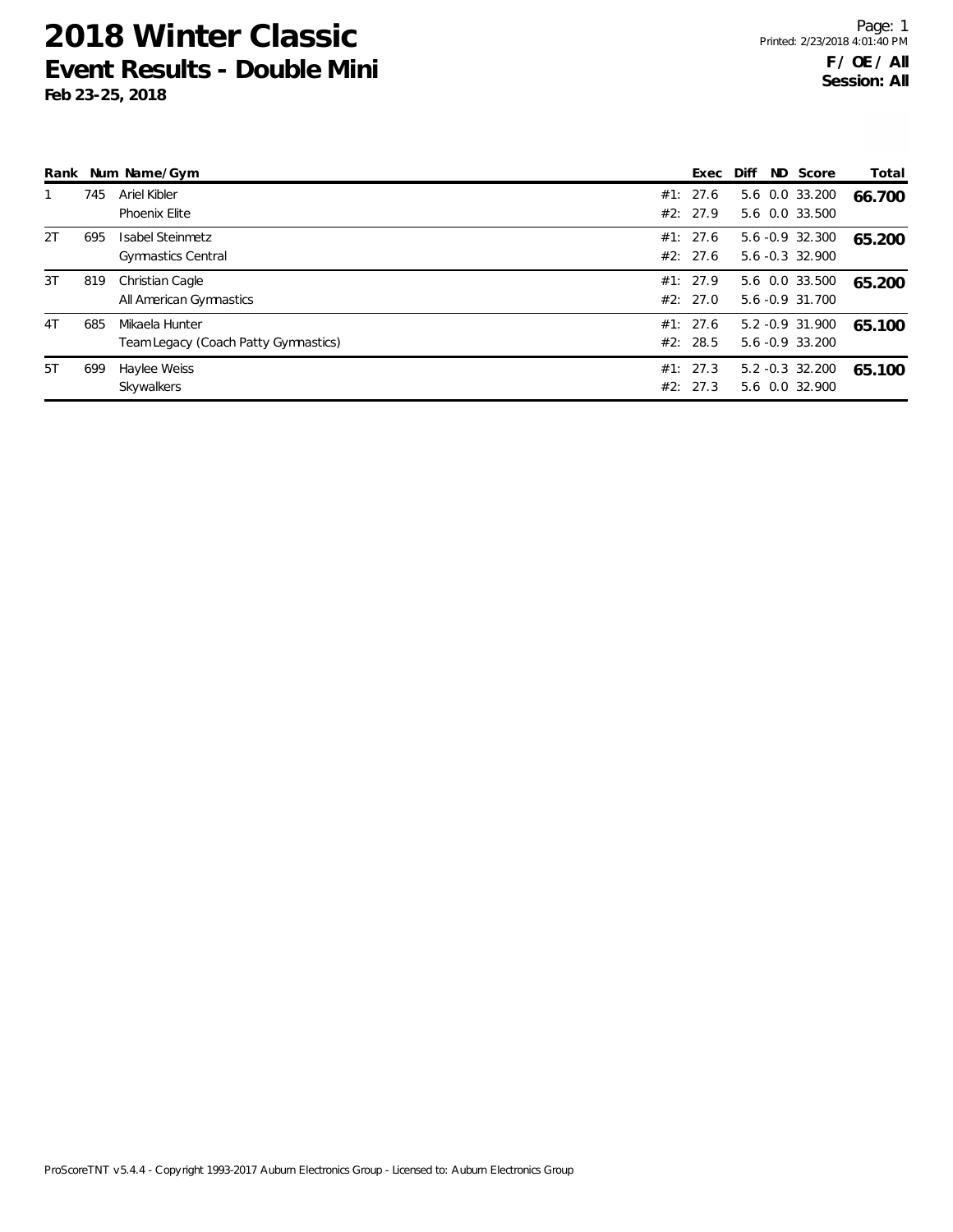|    |     | Rank Num Name/Gym                        |     | Exec     | Diff | ND Score           | Total  |
|----|-----|------------------------------------------|-----|----------|------|--------------------|--------|
| 1  | 545 | Charlie Larson                           |     | #1: 27.9 | 7.4  | 0.0 35.300         | 69.900 |
|    |     | Gleasons Gymnastics Maple Grove          | #2: | 27.9     |      | 7.6 -0.9 34.600    |        |
| 2  | 601 | Aidan Casey                              | #1: | 27.9     |      | 7.6 0.0 35.500     | 69.500 |
|    |     | Seattle Gymnastics-Ballard               | #2: | 27.6     |      | 6.4 0.0 34.000     |        |
| 3  | 645 | Joshua Rasoul                            | #1: | 28.2     |      | 6.0 0.0 34.200     | 69.000 |
|    |     | So Cal TTC                               | #2: | 28.8     |      | 6.0 0.0 34.800     |        |
| 4  | 612 | Nicholas George                          | #1: | 27.9     |      | $6.9 - 1.2$ 33.600 | 68.200 |
|    |     | Gleasons Gymnastics Maple Grove          | #2: | 28.2     |      | 6.4 0.0 34.600     |        |
| 5T | 534 | Julian Wright                            | #1: | 28.8     |      | $6.0 -0.9$ 33.900  | 68.100 |
|    |     | Silver Stars Gymnastics                  |     | #2: 28.2 |      | 7.2 -1.2 34.200    |        |
| 6T | 558 | Aniket Rahane                            |     | #1: 27.9 |      | 6.4 0.0 34.300     | 68.100 |
|    |     | Team Legacy (Coach Patty Gymnastics)     |     | #2: 27.9 |      | $6.8 - 0.9$ 33.800 |        |
| 7T | 640 | Haydn Fitzgerald                         | #1: | 27.3     |      | 6.9 0.0 34.200     | 68.100 |
|    |     | Seattle Gymnastics-Ballard               |     | #2: 27.6 |      | 7.2 -0.9 33.900    |        |
| 8  | 647 | <b>Weston Sitz</b>                       |     | #1: 27.9 |      | 6.0 0.0 33.900     | 68.000 |
|    |     | Eagle Gymnastics Academy                 | #2: | 28.5     |      | 5.6 0.0 34.100     |        |
| 9  | 575 | Andrew Kehias                            | #1: | 28.2     |      | 7.2 0.0 35.400     | 67.400 |
|    |     | <b>Top Star Training Center</b>          | #2: | 26.7     |      | $6.8 - 1.5$ 32.000 |        |
| 10 | 593 | Raf Bryant                               | #1: | 27.9     |      | 5.6 0.0 33.500     | 67.300 |
|    |     | Integrity Athletics                      | #2: | 28.5     |      | 5.6 -0.3 33.800    |        |
| 11 | 613 | Logan Neff                               | #1: | 28.2     |      | 5.2 0.0 33.400     | 66.700 |
|    |     | <b>Integrity Athletics</b>               | #2: | 28.5     |      | 4.8 0.0 33.300     |        |
| 12 | 631 | <b>Riley Jaspers</b>                     | #1: | 27.9     |      | 5.2 0.0 33.100     | 66.500 |
|    |     | Gleasons Gymnastics Maple Grove          | #2: | 28.2     |      | 5.2 0.0 33.400     |        |
| 13 | 614 | <b>Trevor Harder</b>                     |     | #1: 27.3 |      | $6.8 - 1.5$ 32.600 | 66.300 |
|    |     | Flip Force Gymnastics                    |     | #2: 28.2 |      | $6.4 -0.9$ 33.700  |        |
| 14 | 515 | Zachary Ramacci                          | #1: | 27.3     |      | $6.0 - 0.9$ 32.400 | 64.900 |
|    |     | Midwest Training                         |     | #2: 27.6 |      | 5.2 -0.3 32.500    |        |
| 15 | 600 | Elijah Vogel                             |     | #1: 27.9 |      | 5.2 -0.9 32.200    | 64.600 |
|    |     | Airborne Gymnastics and Dance            |     | #2: 27.6 |      | 4.8 0.0 32.400     |        |
| 16 | 569 | Liam Warsaw                              |     | #1: 27.9 |      | 5.6 -1.5 32.000    | 63.500 |
|    |     | West Texas Trampoline & Tumbling Explosi |     | #2: 27.9 |      | 4.8 -1.2 31.500    |        |
| 17 | 577 | Alioune Drame                            | #1: | 27.0     |      | 5.2 -1.5 30.700    | 62.500 |
|    |     | Dynamite Gymnastics                      |     | #2: 27.3 |      | $6.0 - 1.5$ 31.800 |        |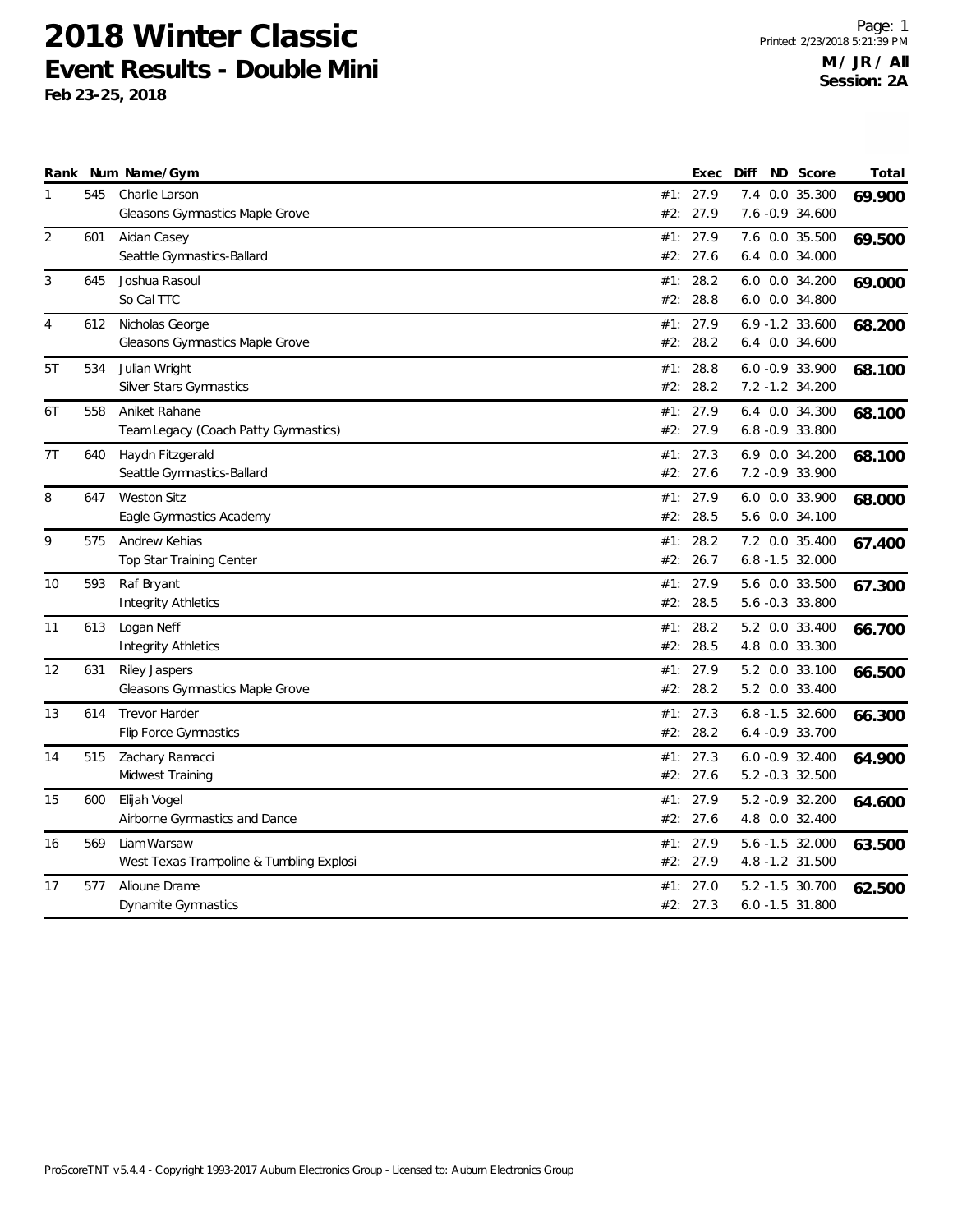| Rank |     | Num Name/Gym                                      |            | Exec                 | Diff<br>ND Score                      | Total  |
|------|-----|---------------------------------------------------|------------|----------------------|---------------------------------------|--------|
|      | 731 | <b>Matthew Hawkins</b><br>North Valley Gymnastics | #1:<br>#2: | 28.5<br>27.9         | 9.2 0.0 37.700<br>9.2 0.0 37.100      | 74.800 |
| 2    | 818 | Ruben Padilla<br>Tornado Sport Club               | #1:        | 28.5<br>#2: 28.2     | $0.0$ 36.200<br>7.7<br>8.0 0.0 36.200 | 72.400 |
| 3    | 709 | Drake McMullen<br><b>Amplify Gymnastics</b>       | #1:        | 28.2<br>#2: 28.2     | 7.6 0.0 35.800<br>7.2 0.0 35.400      | 71.200 |
| 4    | 663 | <b>Tristan Ackerson</b><br><b>MJM Studios</b>     | #1:        | 28.5<br>#2: 28.2     | 6.9 0.0 35.400<br>8.0 -1.2 35.000     | 70.400 |
| 5    | 679 | Calvin Fry<br><b>Amplify Gymnastics</b>           |            | #1: 27.9<br>#2: 26.7 | 8.0 0.0 35.900<br>6.8 0.0 33.500      | 69.400 |
| 6    | 732 | Nicholas Melloni<br>Dulles Gymnastics Academy     |            | #1: 27.6<br>#2: 27.9 | $6.0 -0.3$ 33.300<br>7.2 0.0 35.100   | 68.400 |
|      | 754 | CJ Rhoades<br><b>Amplify Gymnastics</b>           | #1:        | 19.8<br>#2: 27.0     | 4.0 0.0 23.800<br>$9.2 - 1.5$ 34.700  | 58.500 |